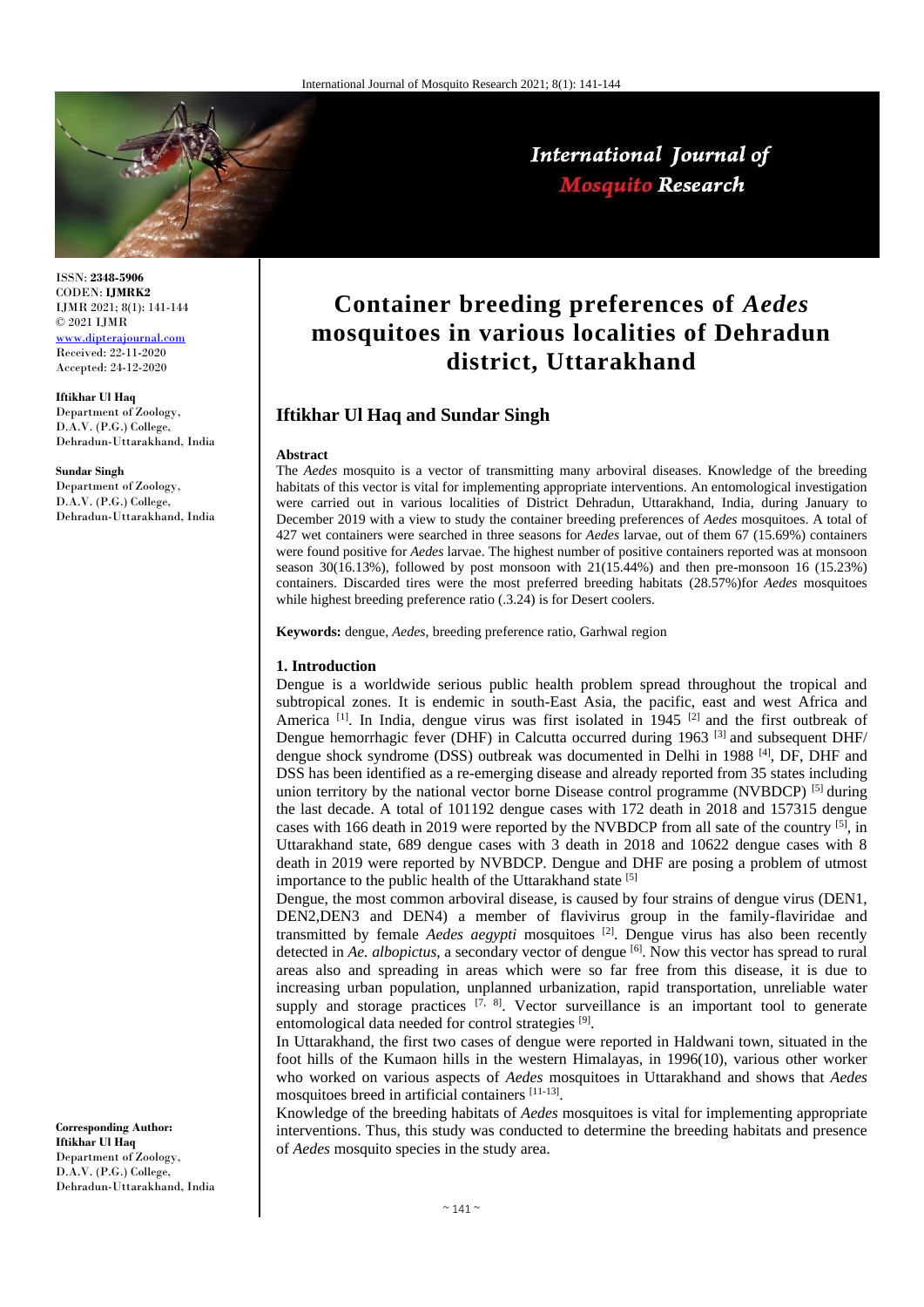#### **2. Materials and Methods**

#### **2.1 Location and geography of study area**

The study was conducted in Dehradun, capital of Uttarakhand state and is part of Garhwal region. Dehradun is located in the Doon valley on the foothills of the Himalayas nestled between the river Ganges on the east and river Yamuna on the west. It lies between latitudes  $29^{\circ}58'$  N and  $31^{\circ}2'$  N and longitudes 77034'E and 78018'E. This district consists of six tehsils-Dehradun, Chakrata, Vikashnagar, Kalsi, Tiuni and Rishikesh. The climate is humid subtropical. Summer temperature can reach up to  $44 \degree$ C for a few days winter temperature are usually between 1 to 20 $\mathrm{^0C}$ .

The area receives an average annual rainfall of 2073.3 mm. Most of the annual rainfall in the city is received during the months from June to September, July and August being rainiest.

#### **2.2 Entomological survey**

The entomological survey was carried out in the five localities of urban areas of Dehradun –Doiwala, kalsi, Raipur, Vikashnagar and city area of Dehradun, during January to December 2019. The studies were organized in urban, commercial, industrial areas as well as forested, residential, automobile and construction areas.

All peri-domestic area was observed thoroughly and the houses surveyed were selected randomly in every site. Immature were collected by dipping methods [14]. All available artificial larval habitats such as mud pots, flower pots, discarded tires, metal pots, desert coolers, plastic drums, ceramics, water tanks and thermocol and other containers in indoor and outdoor sites were searched for mosquitoes larvae.

### **2.3 Identification**

Larvae collected from the breeding sites were identified to examine the mosquitoes with the help of stereoscopic microscope in the laboratory. *Aedes* mosquitoes species were identified with the help of pictorial identification key by Rueda [15]. Each larva observed was identified and *Aedes*  larval were being chosen.

#### **3. Results**

All seven microhabitat (mud pots, flower pots, discarded tires, metal pots, plastic drums, water tanks and desert coolers) were inspected in every selected sites. A total of 427 wet containers were detected for *Aedes* larvae. A total 67(15.69%) containers were reported positive for *Aedes* larvae. The highest number of positive containers reported was at monsoon season with 30 containers which form 44.78% of the positive containers showing high larval density followed by post monsoon with 21 containers reported positive with 31.34%. This indicates that rainfall and temperature are an important factor for the breeding of *Aedes* mosquitoes in this area. Out of seven type of containers inspected, discarded tire shows maximum  $[16]$  positivity of the larvae which forms  $23.88\%$ , followed by desert cooler  $22.38\%$  <sup>[15]</sup>, mud pots 16.42 [11] and flower pot 14.92% [10] . Larval level of *Aedes* mosquitoes in water filled container in pre-monsoon, monsoon and post monsoon season were 15.23%, 16.13% and 15.44% respectively. Highest Breeding preference ratio (BPR) was 3.24,2.73 for desert cooler in post –monsoon and Monsoon season, followed by 1.97 for mud pots during pre monsoon season (Table 1).

#### **3.1 Pre-Monsoon Survey**

During Pre monsoon season, 105 wet containers were searched in selected areas of Dehradun district. The highest percentage of *Aedes* mosquitoes are found in discarded tires with 25.00 % followed by Desert cooler 31.25% and other mud pots 18.75%, while the highest breeding preference ratio (2.73) was for desert cooler followed by mud pots(1.97) and then water tanks (1.31). (Table-1).

#### **3.2 Monsoon survey**

A total of 186 containers were being searched for *Aedes* larvae, out of them 30 containers were found positive( 16.13%), maximum percentage of positive containers were discarded tires (26.67%) followed by flower pots (20.00%) and desert coolers (16.67%). Breeding preference ratio was maximum for discarded tires (1.46) followed by plastic drums  $(1.39)$ , flower pots  $(1, 16)$  mud pots and desert cooler  $(1.03)$ (Table-2).

#### **3.3 Post-Monsoon survey**

During post –monsoon survey, a total of 136 containers with water were searched for immature stages of *Aedes* mosquitoes. Maximum percentage of positive containers were discarded tires (28.57%), followed by Desertcooler (23.81%) and then mud pots (19.05). The highest breeding preference is of Desert coolers (3.24) followed by discarded tires (1.55) and then mud pots (1.30). (Table 3).

| <b>Types of breeding</b><br>habitats | No of wet<br>containers | $%$ of wet<br>containers $(X)$ | No of containers<br>with larvae | % of positive<br>containers $(Y)$ | $BPR=$<br>Y/X |
|--------------------------------------|-------------------------|--------------------------------|---------------------------------|-----------------------------------|---------------|
| Mud pots                             | 10                      | 9.52                           |                                 | 18.75                             | 1.97          |
| Flower pots                          | 12                      | 11.43                          |                                 | 12.50                             | 1.09          |
| Discarded tires                      | 25                      | 23.81                          |                                 | 25.00                             | 1.05          |
| Metal pots                           | 20                      | 19.05                          |                                 | $\theta$                          |               |
| Plastic drums                        | 16                      | 15.24                          |                                 | 0                                 |               |
| Water tanks                          | 10                      | 9.52                           |                                 | 12.50                             | 1.31          |
| Desert coolers                       | 12                      | 11.43                          |                                 | 31.25                             | 2.73          |
| Total                                | 105                     |                                | 16                              |                                   |               |

**Table 1:** Breeding Preference of *Aedes* mosquitoes in different artificial breeding habitats in Dehradun, during the pre-monsoon season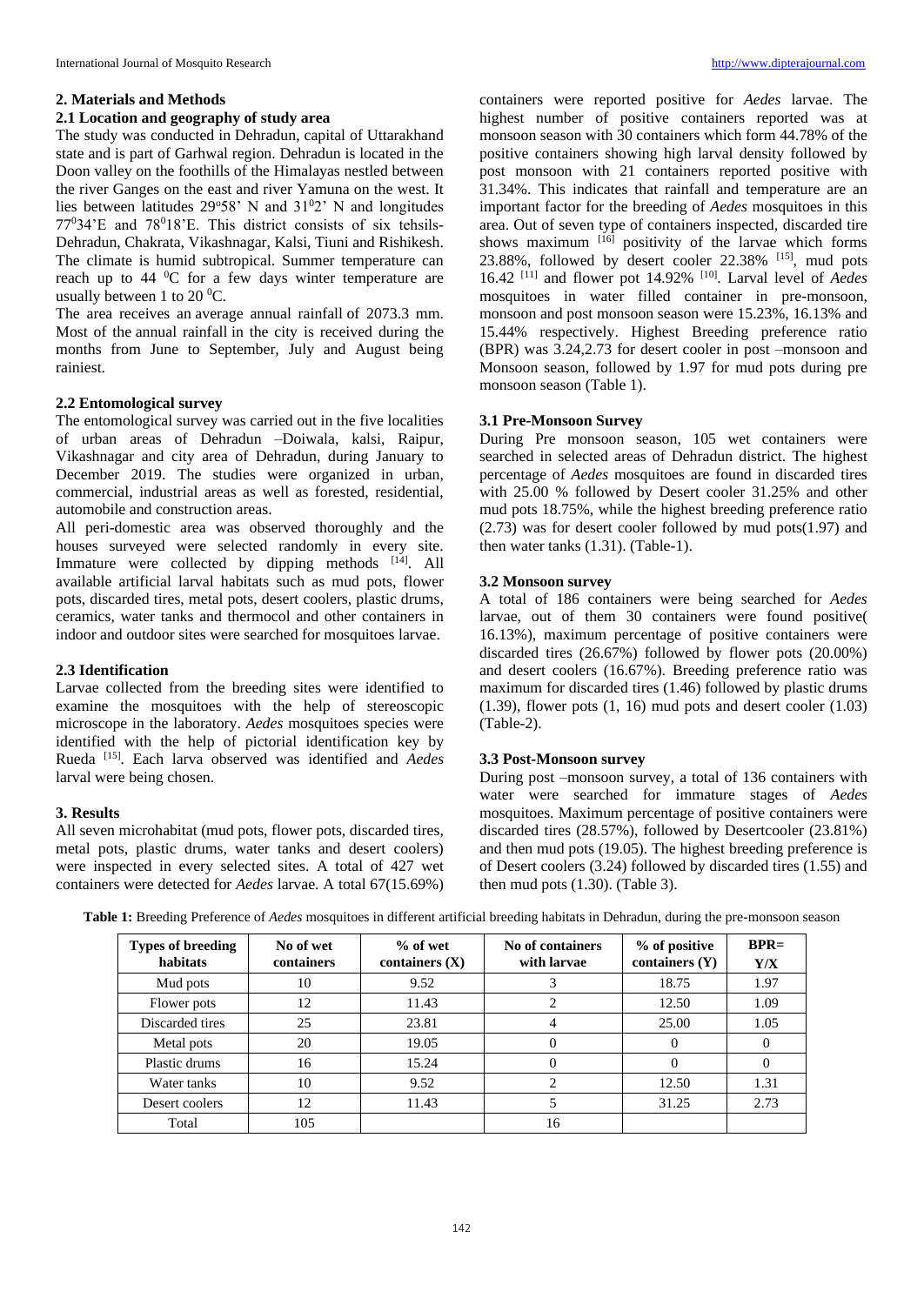**Table 2:** Breeding Preference of *Aedes* mosquitoes in different artificial breeding habitats in Dehradun, during the monsoon season

| <b>Types of breeding</b><br>habitats | No of wet<br>containers | $%$ of wet<br>containers $(X)$ | No of containers<br>with larvae | % of positive<br>containers $(Y)$ | $BPR=$<br>Y/X |
|--------------------------------------|-------------------------|--------------------------------|---------------------------------|-----------------------------------|---------------|
| Mud pots                             | 24                      | 12.90                          | 4                               | 13.33                             | 1.03          |
| Flower pots                          | 32                      | 17.20                          | 6                               | 20.00                             | 1.16          |
| Discarded tires                      | 34                      | 18.28                          | 8                               | 26.67                             | 1.46          |
| Metal pots                           | 26                      | 13.98                          | 2                               | 6.67                              | 0.48          |
| Plastic drums                        | 20                      | 10.75                          | 3                               | 15.00                             | 1.39          |
| Water tanks                          | 20                      | 10.75                          | $\overline{c}$                  | 6.67                              | 0.62          |
| Desert coolers                       | 30                      | 16.13                          |                                 | 16.67                             | 1.03          |
| Total                                | 186                     |                                | 30                              |                                   |               |

**Table 3:** Breeding preference of *Aedes* mosquitoes in different artificial breeding habitats in Dehradun, during the post-monsoon season

| <b>Types of breeding</b><br>habitats | No of wet<br>containers | $%$ of wet<br>containers $(X)$ | No of containers<br>with larvae | % of positive<br>containers $(Y)$ | $RPR=$<br>Y/X |
|--------------------------------------|-------------------------|--------------------------------|---------------------------------|-----------------------------------|---------------|
| Mud pots                             | 20                      | 14.71                          |                                 | 19.05                             | 1.30          |
| Flower pots                          | 16                      | 11.76                          |                                 | 9.52                              | 0.81          |
| Discarded tires                      | 25                      | 18.38                          | 6                               | 28.57                             | 1.55          |
| Metal pots                           | 28                      | 20.59                          | 0                               | $\theta$                          |               |
| Plastic drums                        | 22                      | 16.18                          |                                 | 9.52                              | 0.59          |
| Water tanks                          | 15                      | 11.03                          |                                 | 9.52                              | 0.86          |
| Desert coolers                       | 10                      | 7.35                           |                                 | 23.81                             | 3.24          |
| Total                                | 136                     |                                | 21                              |                                   |               |

#### **4. Discussion**

Several communicable diseases are endemic in India. To overcome this challenge, creating awareness among the common public plays an important role in controlling them. Dengue fever is one of them. Proper vector control measures can effectively prevent the spread of dengue fever. The presence of solid wastes around the households like plastic containers, old and used tires, broken bottles etc gets flooded with water after rainy season which serves as a potential breeding site for *Aedes* mosquitoes thereby increasing the transmission of dengue fever. In this study, the most potential outdoor breeding site was discarded tires followed by desert cooler and then mud pots. This is consistent with other studies done elsewhere [16-18]. In a study on container breeding preferences of *Aedes albopictus* in urban environment in Udaipur, main breeding container is discarded tires followed by mud pots <sup>[19]</sup>, similarly in Northwest Ethiopia, Ferede <sup>[20]</sup> find out that discarded tires were the most preferred breeding habitats for *Aedes* mosquitoes. This might have been because the water collected inside tires is not easily observable. Discarded tires might also be stored for longer duration and harbor mosquitoes larvae undisturbed, making them prolific breeding containers  $[21]$ . Moreover, the weather conditions inside tires, such as cool temperature, humidity and reduced light, create a suitable environment for *Aedes* mosquito breeding [22], in another study done in 2012 at Chennai, Tamil Nadu the most potential breeding sites were cement tanks, drums and discarded containers [23]. A similar result was obtained in a study done in Gampaha district of Sri Lanka where discarded containers constituted about 43.3% breeding sites [24].

In this study, other major breeding habitats was Desert cooler, similar habitats also found in Gadchiroli district of Maharastra  $[25]$ . Thus the breeding sites can be effectively reduced by simple eco-friendly control methods like solid waste management, container management and routine clean up campaigns.

#### **5. Conclusion**

The prevalence of water-holding containers allows *Aedes* mosquito larvae to breed, thereby increasing the *Aedes* mosquito population and the potential risk for arbovirus transmission. These finding might have important implications for *Aedes* mosquito control strategies, and in particular they may enable a more focused approach to vector control in which specific types of water holding containers would be targeted. Specially, the discarded tires should not be allowed to store in open spaces or must be covered to prevent rainwater from stagnating there to serve as breeding sites for mosquitoes. Therefore, it will be important to implement *mosquito* control strategies in order to prevent emergence of arboviral diseases.

#### **6. Acknowledgements**

The authors are grateful to the CSIR for providing financial assistance and also Head, Department of Zoology, D.A.V.(P.G.)College, Dehradun, Uttarakhand for facilities provided.

#### **7. References**

- 1. Gubler DJ. The global pandemic of dengue/dengue hemorrhagic fever; current status and prospectus for the future. Annals of the Academy of Medicine, Singapore 1998;27:227 -234.
- 2. World Health Organization: Manual on practical Entomology in malaria, Part –II Methods and Techniques 1975.
- 3. Ramakrisnan SP, Gelfand HM, Bose PN, Sehgal PN, Mukerjee RN *et al*. The epidemic of acute hemorrhagic fever in Calcutta, in 1963. Ind J Med Res 1964;52:633- 650.
- 4. Sharma SN, Raina VK, Kumar A. Dengue/DHF: An emerging disease in India. J Com Dis 2000;32(3):175- 179.
- 5. Directorate General of health services, National Vector